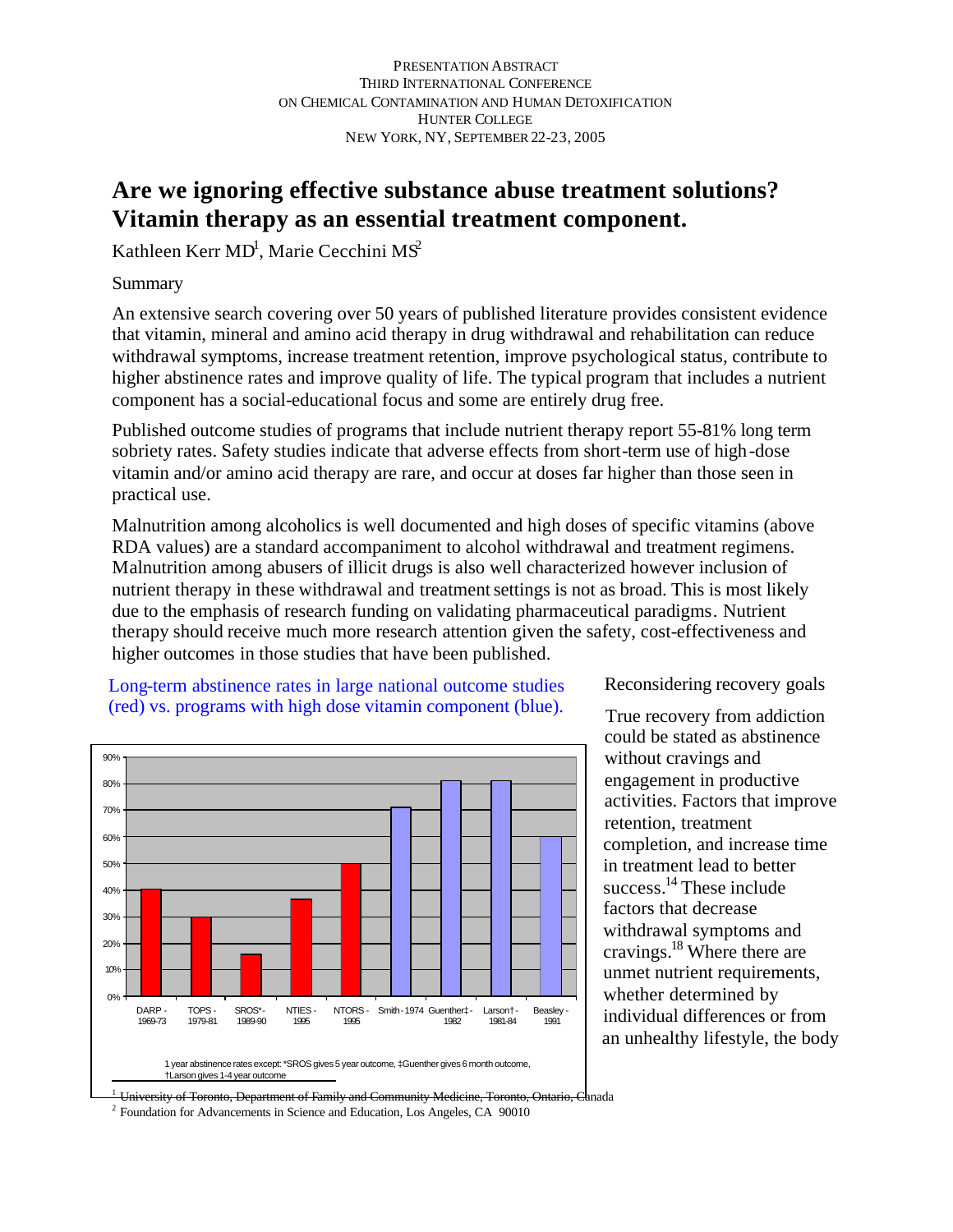will crave that which it lacks or a similar substitute.

High doses of nutrients are needed to reverse depletion and provide therapeutic value

Each decade since 1970 has included a major national outcome study of substance abuse treatment in the U.S. In 1995 a large study was also published in England. Treatment results for programs that include a nutrient component are consistently higher than the national averages. In light of this large body of knowledge, it is shortsighted to rely solely on the use of additional or substitute drugs to abate withdrawal symptoms or manage cravings, a practice that can exacerbate the symptoms of underlying physical changes and create other dependencies.

Successful programs tend to use above-RDA intake, an approach that makes sense since Recommended Dietary Allowances are set to maintain good health. In diseased situations such as addiction, requirements are much higher to accomplish several treatment goals:

- a) address deficiencies from poor diet, impaired absorption, increased excretion, caused by drug use;
- b) repair altered neurotransmitter function caused by drug use;
- c) supply increased requirements needed to metabolize and eliminate drugs as a chronic toxic exposure;
- d) address unmet individually determined requirements

Nutrients commonly used in current treatment programs include niacin/niacinamide; B Complex vitamins especially B1, B5 and B6; antioxidants such as vitamin C and vitamin E; calcium and magnesium. 20 9 13 10 19 2 8 Each of these facilitate a large number of metabolic processes and their deficiencies can be associated with mental disturbances. Some programs support nervous system restoration by including amino acids as neurotransmitter precursors<sup>46</sup> and essential fatty acids<sup>12;17</sup>. Over half a century of research forms an important understanding of the rationale for nutrient inclusion in substance abuse treatment.

Safety studies indicate that adverse effects from short-term use of high dose vitamin, mineral and/or amino acid combinations, such as are used during withdrawal or rehabilitation, are negligible. With the exception of synthetic vitamin A, it is most likely that adverse events associated with high doses of a single vitamin are actually caused by resulting nutrient imbalances.

## Discussion

It is estimated that 21.6 million Americans suffered from substance dependence or abuse of drugs, alcohol or both yet only 1 in 5 persons actually obtaining help.<sup>24</sup> It is clear that simple and cost-effective solutions must be made available.

According to large scale studies, the average treatment programs obtains only a 25 percent abstinence rate over a year following treatment completion, the typical person entering treatment is entering for the third time, uses multiple substances, and has other health and social problems.<sup>23</sup> [Suggest taking out the last sentence, since you could argue that any change at all is a step forward. Probably stronger to just leave the stark reality.]

High treatment failure rates have caused some experts to conclude that addiction is an incurable disease. However, it is also possible that low success rates reflect the fact current approaches to rehabilitation are either seriously flawed or incomplete.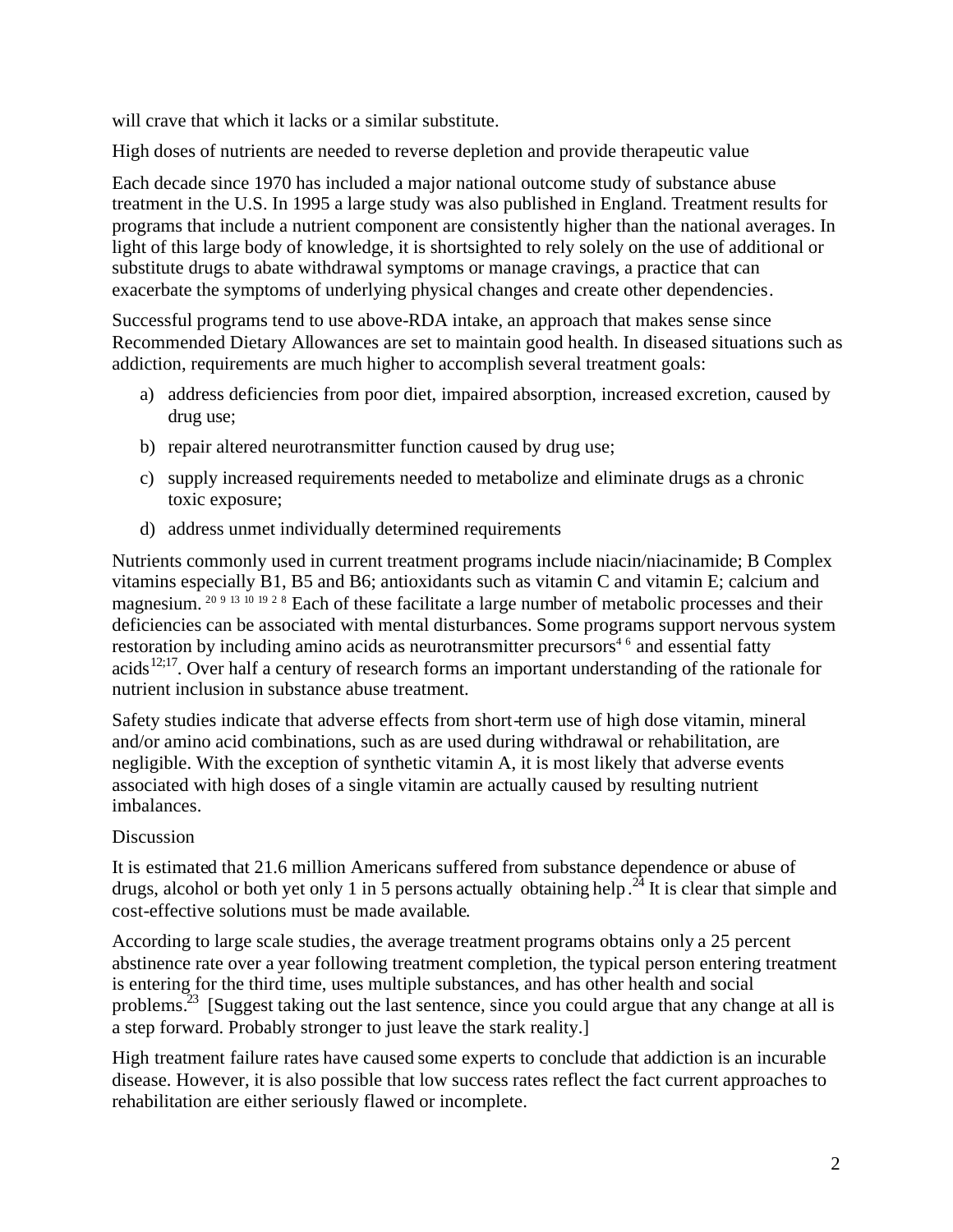The number of addicted persons in the United States declined significantly between 1979 and 1992, from 23 million to 12 million. In the early 1990's, Congress established committees to encourage development of new medications for drug addiction. These launched industry incentives including tax breaks, extended patents on profit center medications, and strong promotional campaigns to encourage private sector activity in developing anti-addiction medications.<sup>7</sup>

Since this time, the number of current users has gradually increased and enormous sums of money are being invested in solving this problem.<sup>16</sup>

At the same time, massive drug promotion has added to the problem of addiction. An estimated 9 million people aged 12 and older used prescription drugs for nonmedical reasons in  $1999<sup>11</sup>$ . An estimated 2.6 percent of the population aged 12 or older misuse prescription drugs, now the second most popular category of drug use after marijuana.

Ritalin, also known as methylphenidate, is on the Drug Enforcement Administration's (DEA's) Top 10 list of most often stolen prescription drugs. Methylphenidates use the same brain pathway as cocaine<sup>26</sup> and are listed as a schedule II drug meaning that they carry a high potential for abuse but have recognized medical use<sup>25</sup>.

A study at the University of California at Berkeley, which tracked 492 children for more than 25 years, found that use of Ritalin and other stimulants in the treatment of attention deficit hyperactivity disorder (ADHD) increases the likelihood of taking up smoking, cocaine, and other stimulants later in life. $<sup>1</sup>$ </sup>

## Conclusion

The high cost of treatment, poor quality of life, and multitude of costly social problems associated with substance abuse can be addressed. There is sufficient evidence to include wellbalanced regimens of numerous vitamins, minerals and amino acids as a standard component of treatment.

These approaches deserve greater attention from addiction researchers and rehabilitation specialists, particularly in view of the low success rates and serious social consequences associated with pharmaceutical responses to addiction.

## Reference List

- 1. Diagnosis and Treatment of Attention Deficit Hyperactivity Disorder. NIH Consensus Statement Online **16**, 1-37 (1998).
- 2. Beasley, J.D. *et al.* Follow-up of a cohort of alcoholic patients through 12 months of comprehensive biobehavioral treatment. J Subst Abuse Treat **8**, 133-42 (1991).
- 3. Bekelman, J.E., Li, Y., and Gross, C.P. Scope and impact of financial conflicts of interest in biomedical research: a systematic review. JAMA **289**, 454-65 (2003).
- 4. Blum, K. *et al.* Enkephalinase inhibition and precursor amino acid loading improves inpatient treatment of alcohol and polydrug abusers: double-blind placebo-controlled study of the nutritional adjunct SAAVE. Alcohol **5**, 481-93 (1988).
- 5. Brodkey, A.C. The role of the pharmaceutical industry in teaching psychopharmacology: a growing problem. Acad Psychiatry **29**, 222-9 (2005).